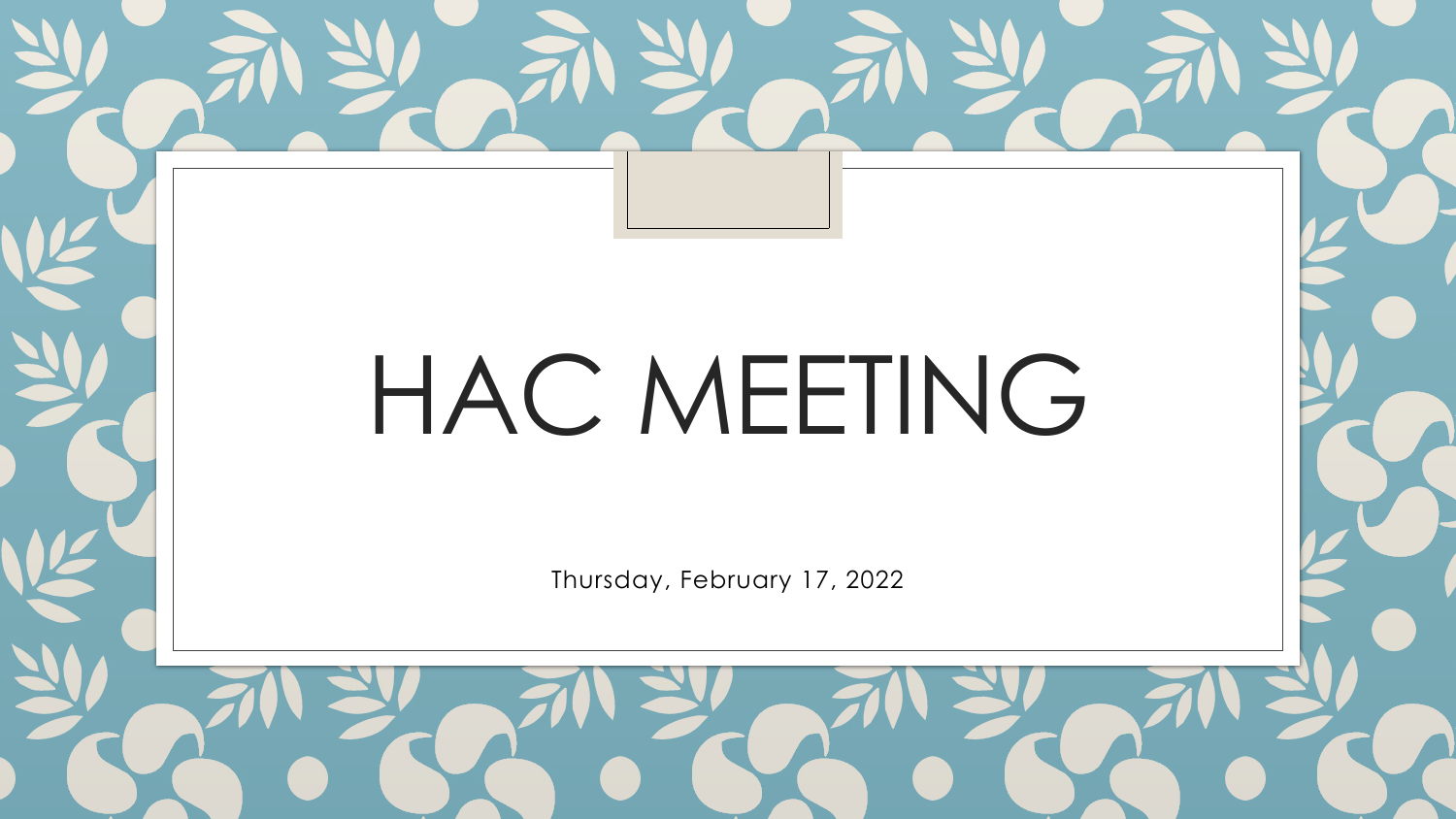- No North and South Regionals this year
- Conference fee reduced to \$30
- Two-Day State Leadership Conference
	- March 21-22, 2022
	- Both Remote AND Virtual
	- All written tests on March 21,2022 from 12- 7pm
	- Proctorless online testing
	- Shortened testing times for online exams (90 mins now 60 mins; 60 mins now 45 mins)

#### REVIEW OF **CHANGES**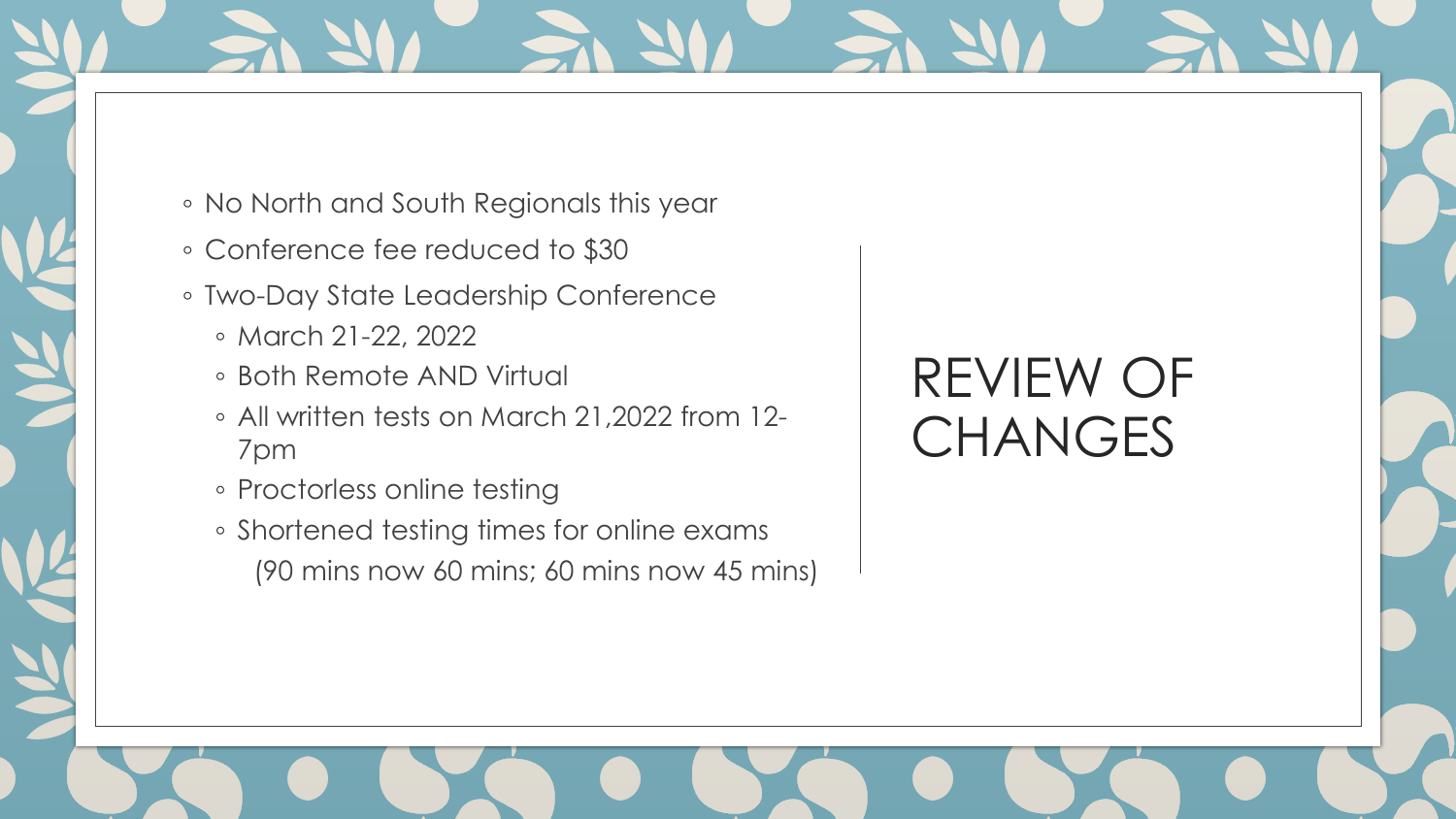### IMPORTANT DETAILS

◦ Tallo Upload Submission Deadline is **March 1,2022 at 11:59pm**. ◦ Tell students not to wait until the last minute ◦ **NO LATE SUBMISSIONS ACCEPTED**  ◦ Links for videos should be an **UNLISTED** YouTube video

◦ SLC Awards Ceremony via YouTube on **Mon, March 28, 2022**

◦ State Officer Candidate Applications **due April 8,2022** ◦ Online application on Delawarehosa.org under Downloads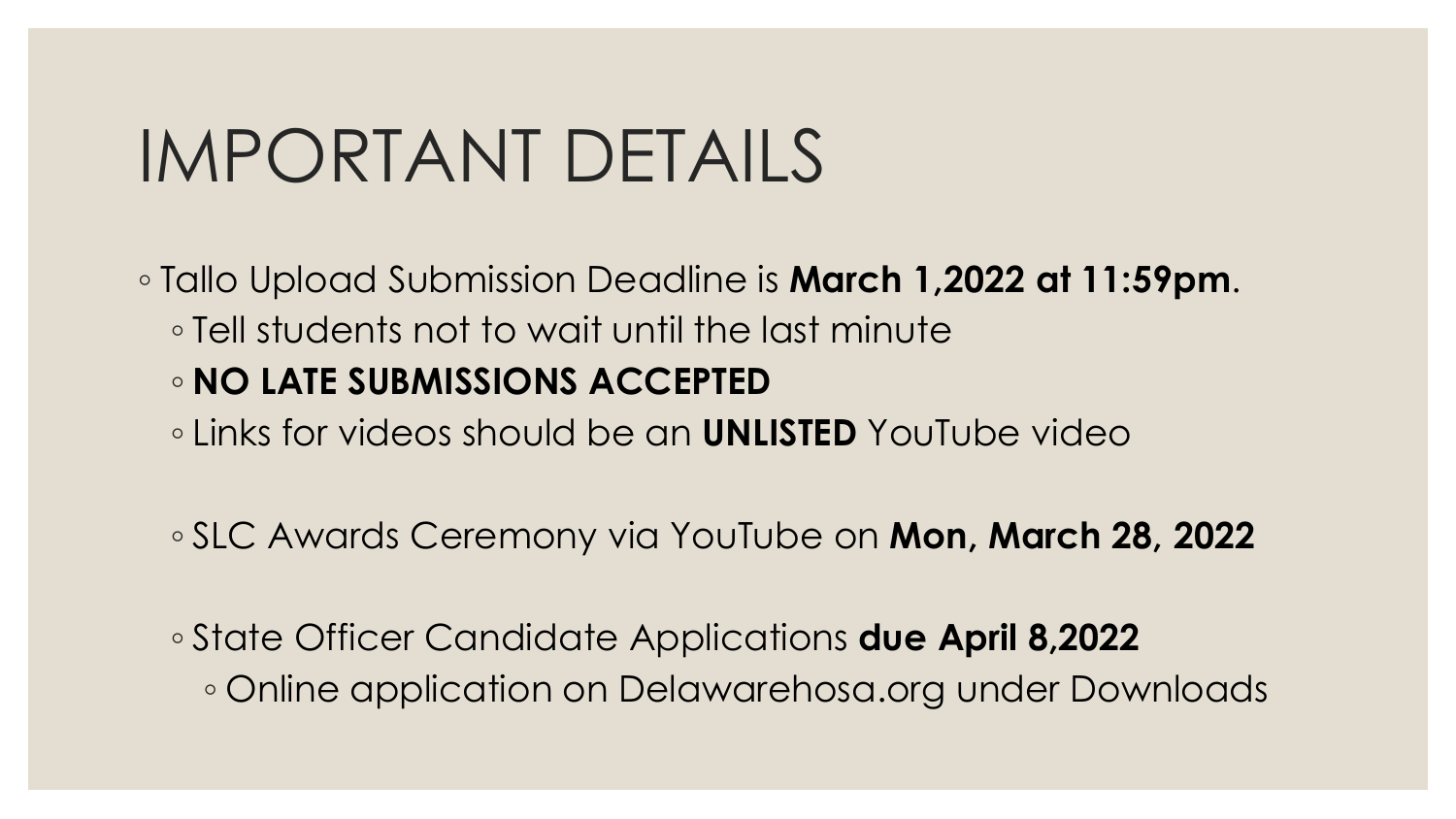#### HOSA ILC 2022

- Registration deadline for Delaware Members to attend ILC is **April 29, 2022**
	- Bump ups will be considered as soon as we hear from Top 3 qualifiers
	- ILC will be **IN PERSON** in Nashville, TN **June 22-25, 2022**
	- State T-shirts will be given with medals to all Top 3 Winners after SLC
		- **Delaware attendees should wear their shirts at ILC to represent our State**
	- State Pins will be given only to those who attend ILC in person for trading
	- Encourage students to take National Geographic Academic Testing while at ILC. One exam is included in the registration fee.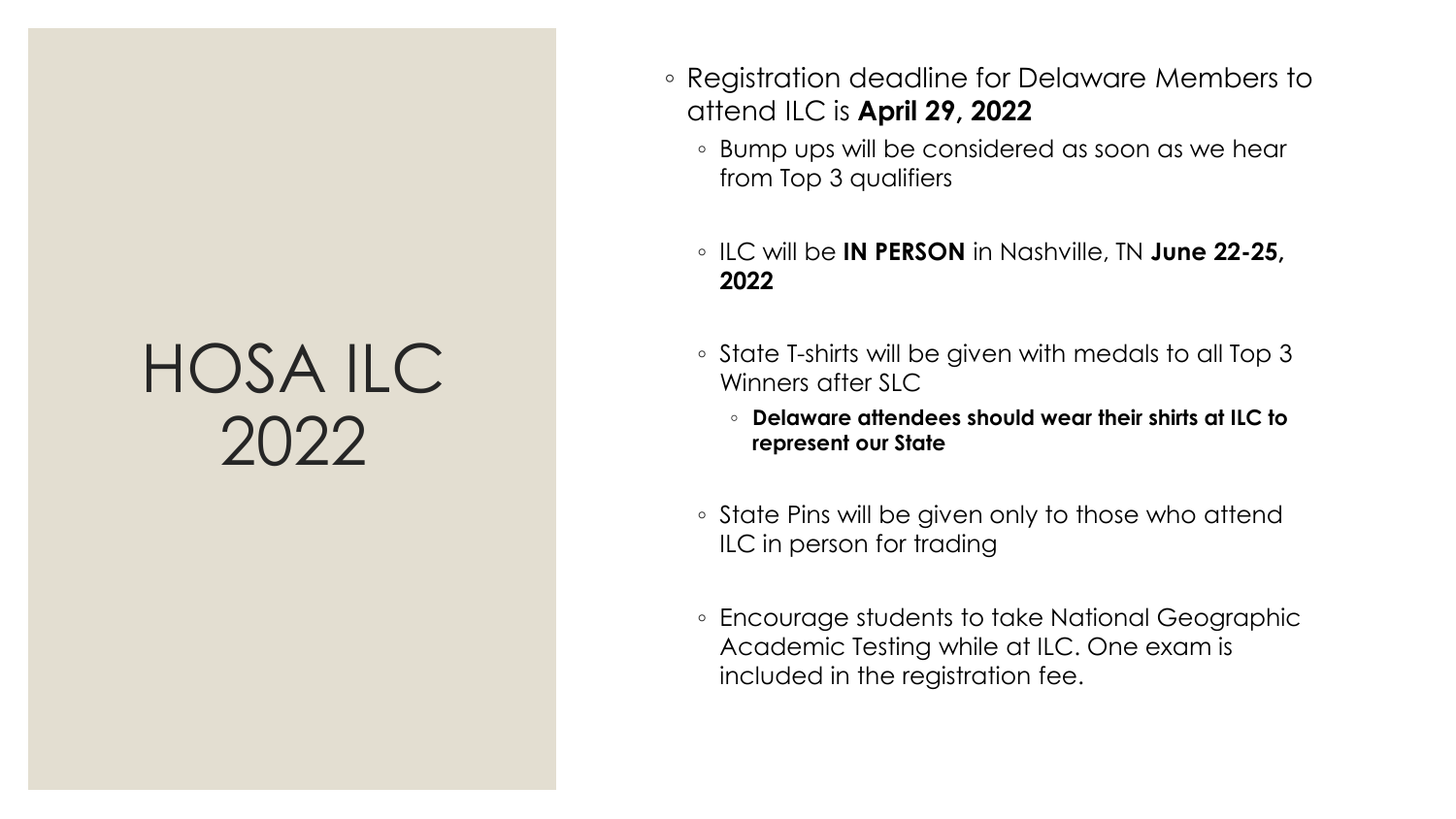

## Middle School SLC

- **Congratulations to all winners from the Delaware Middle School State Leadership Conference on February 16, 2022**
	- **McCullough Middle School**  Silver x2
	- **Christiana Honors Academy**  Silver x1
	- **Central Middle School**  Gold x2, Silver x4, Bronze x5
	- **Milford Central Academy**  Gold x4, Bronze x3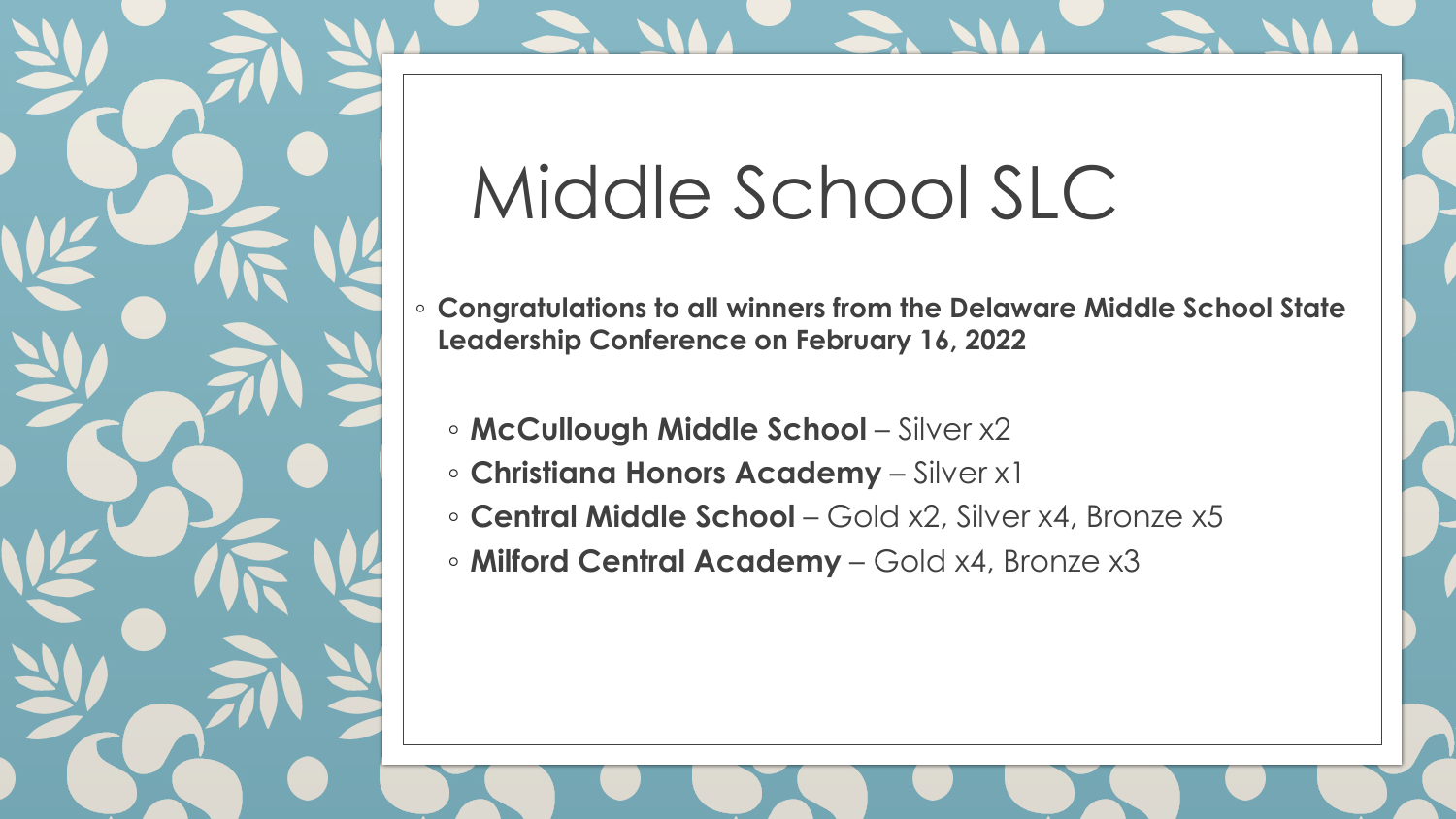# Delaware HOSA FUSISSIN